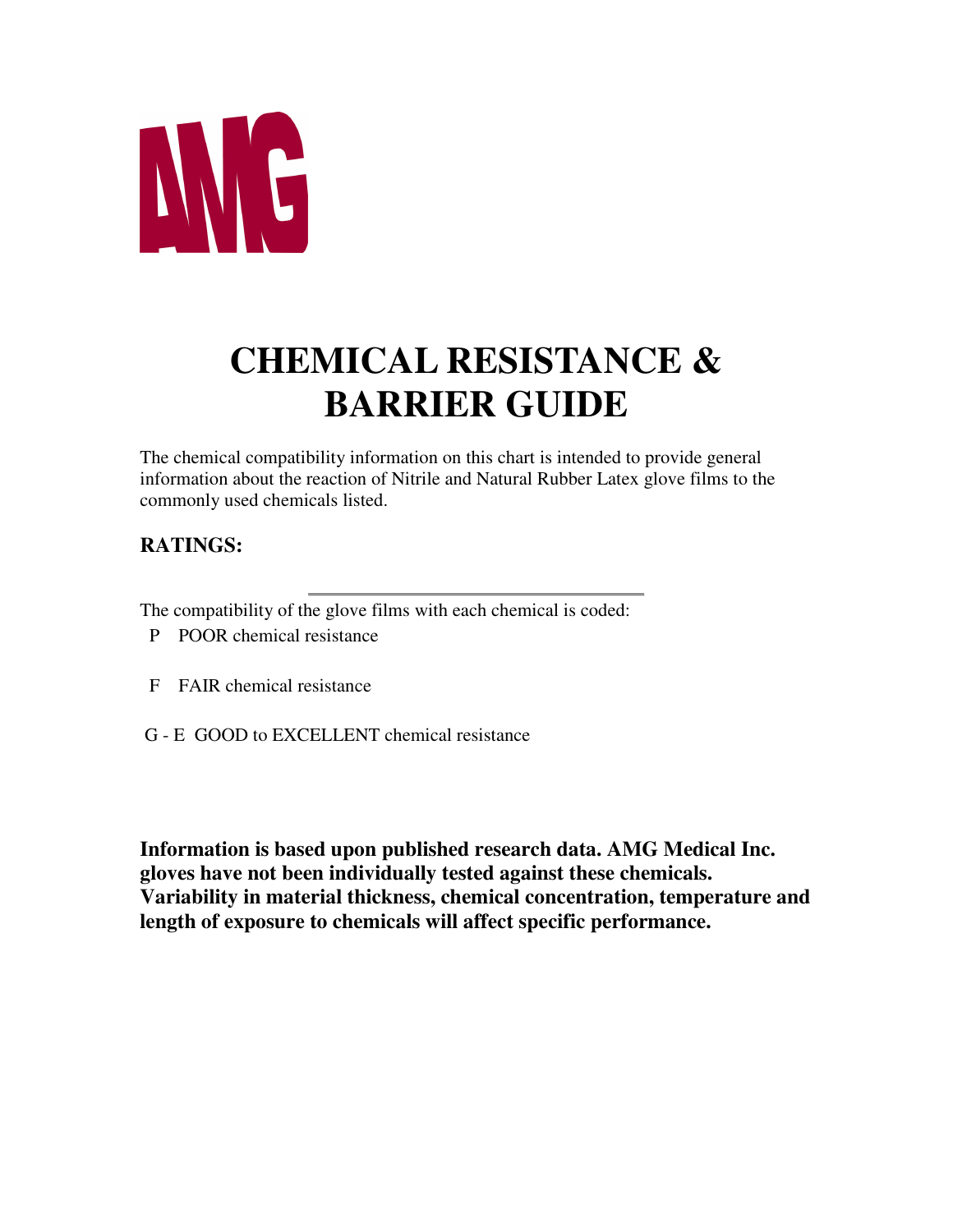| <b>CHEMICAL NAME</b>          |             | NITRILE NATURAL |
|-------------------------------|-------------|-----------------|
| <b>ACETALDEHYDE</b>           | $\mathbf P$ | G               |
| <b>ACETIC ACID</b>            | G           | E               |
| <b>ACETIC ANHYDRIDE</b>       | F           | G               |
| <b>ACETONE</b>                | F           | G               |
| <b>ACETONITRILE</b>           | F           | F               |
| <b>ACRYLIC ACID</b>           | G           | G               |
| <b>AMMONIUM ACETATE</b>       | E           | E               |
| <b>AMMONIUM CARBONATE</b>     | E           | E               |
| AMMONIUM FLUORIDE, 30-70%     | E           | E               |
| AMMONIUM HYDROXIDE, 30 -70% E |             | E               |
| AMMONIUM HYDROXIDE,<30%       | E           | E               |
| <b>AMYL ALCOHOL</b>           | E           | G               |
| <b>ANILINE</b>                | F           | G               |
| <b>AQUA REGIA</b>             | P           | $\mathbf P$     |
| <b>AZT</b>                    | no info     | G               |
| <b>BENZALDEHYDE</b>           | P           | F               |
| <b>BENZENE</b>                | F           | P               |
| <b>BORIC ACID</b>             | E           | G               |
| <b>BROMOPROPIONIC ACID</b>    | F           | G               |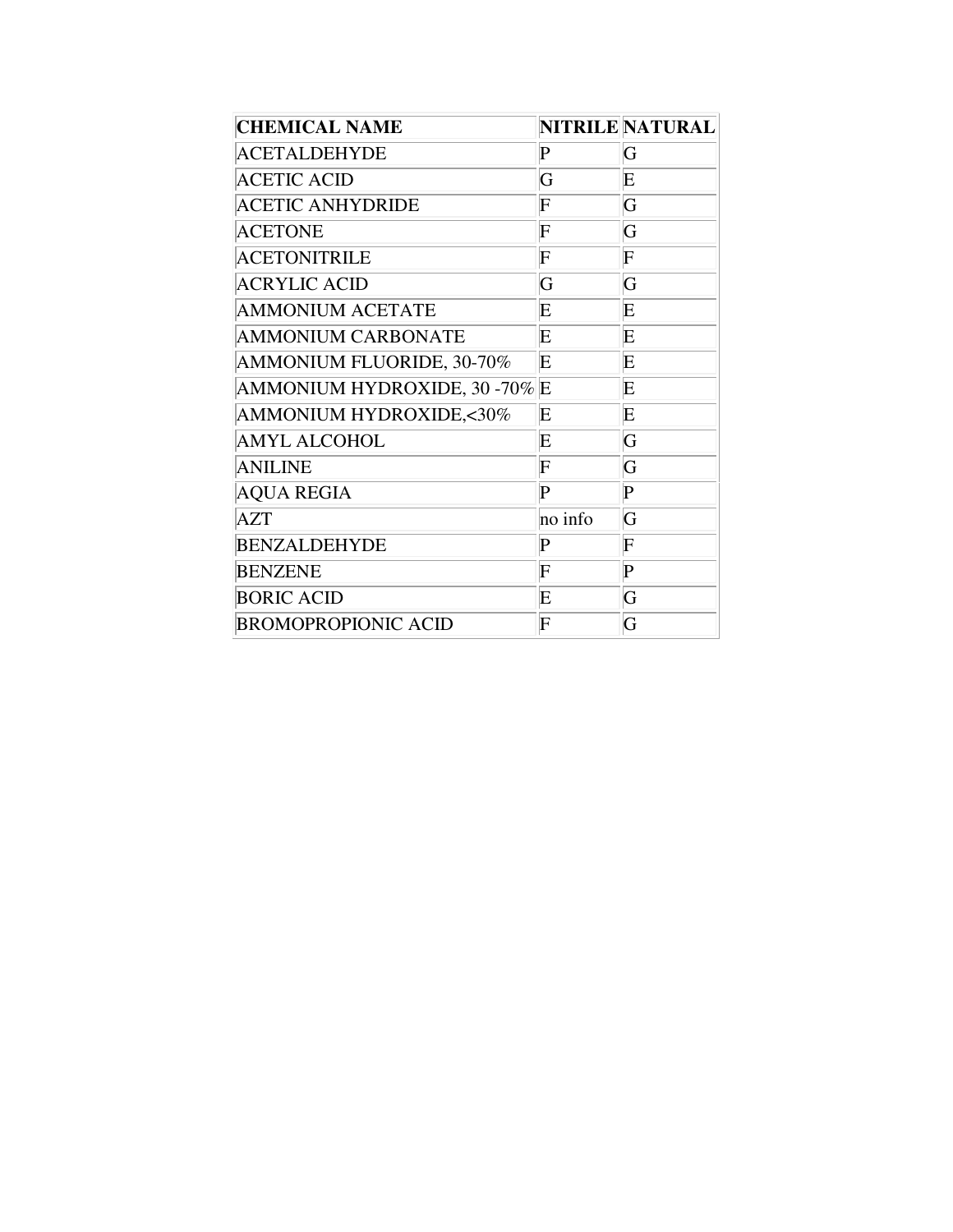| <b>CHEMICAL NAME</b>        |                | <b>NITRILE NATURAL</b> |
|-----------------------------|----------------|------------------------|
| <b>BUTYL ACRYLATE</b>       | P              | P                      |
| <b>BUTYL CELLUSOLVE</b>     | G              | G                      |
| <b>CALCIUM HYDROXIDE</b>    | E              | E                      |
| <b>CARBON DISULFIDE</b>     | G              | P                      |
| <b>CARBON TETRACHLORIDE</b> | P              | $\bf P$                |
| <b>CHLOROBENZENE</b>        | $\mathbf P$    | $\mathbf P$            |
| <b>CHLORODIBROMOMETHANE</b> | $\mathbf P$    | P                      |
| <b>CHLOROFORM</b>           | P              | P                      |
| <b>CHLORONAPHTHALENES</b>   | $\mathbf P$    | P                      |
| <b>CHROMIC ACID</b>         | F              | P                      |
| <b>CISPLATIN</b>            | G              | G                      |
| <b>CITRIC ACID, 30-70%</b>  | E              | E                      |
| <b>CYCLOHEXANE</b>          | E              | $\bf P$                |
| <b>CYCLOHEXANOL</b>         | E              | G                      |
| <b>CYCLOHEXANONE</b>        | $\mathbf P$    | $\bf P$                |
| <b>CYCLOHEXYLAMINE</b>      | $\mathbf P$    | $\mathbf P$            |
| DI-N-AMYLAMINE              | E              | $\bf P$                |
| DI-N-BUTYLAMINE             | E              | P                      |
| DI-N-BUTYL PHTHALATE        | E              | F                      |
| DI-N-OCTYL PHTHALATE        | E              | F                      |
| <b>DIACETONE ALCOHOL</b>    | G              | F                      |
| <b>DIALLYLAMINE</b>         | $\mathbf P$    | P                      |
| DICHLOROACETYL CHLORIDE     | P              | P                      |
| <b>DIESEL FUEL</b>          | E              | P                      |
| <b>DIETHANOLAMINE</b>       | E              | E                      |
| <b>DIETHYLAMINE</b>         | G              | F                      |
| <b>DIETHYLENE GLYCOL</b>    | E              | Ε                      |
| DIETHYLENETRIAMINE          | P              | P                      |
| <b>DIISOBUTYL KETONE</b>    | G              | P                      |
| <b>DIISOBUTYLAMINE</b>      | E              | P                      |
| <b>DIMETHYL ETHER</b>       | $\overline{G}$ | P                      |
| DIMETHYL SULFOXIDE (DMSO)   | G              | E                      |
| <b>DIMETHYLACETAMIDE</b>    | F              | G                      |
| DIMETHYLFORMAMIDE (DMF)     | $\bf P$        | P                      |
| 1, 3-DIOXANE                | $\mathbf P$    | F                      |
| 1, 4-DIOXANE                | $\mathbf P$    | $\mathbf P$            |
| <b>EPICHLOROHYDRIN</b>      | $\mathbf P$    | F                      |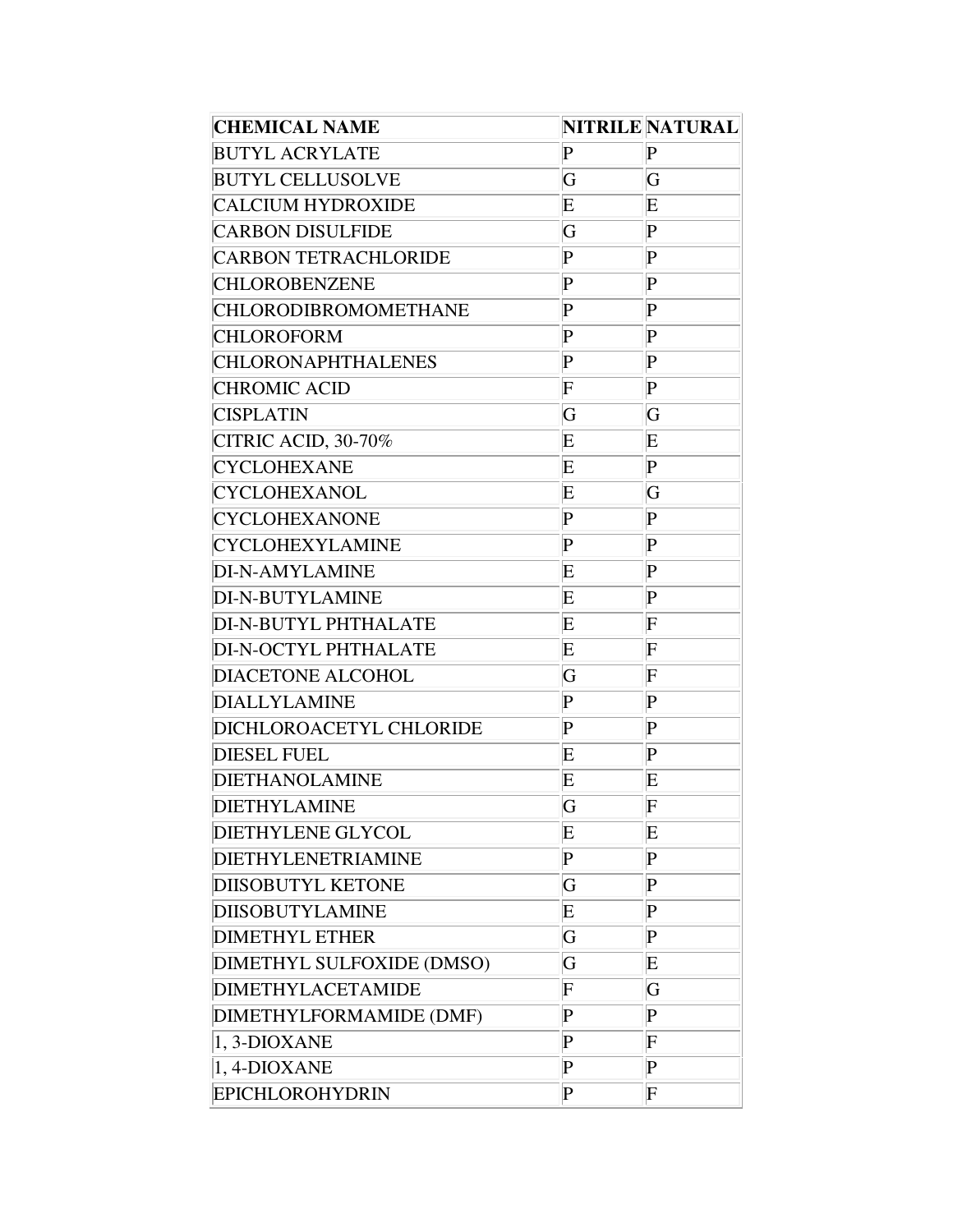| <b>ETHANOL</b>                   | E | E |
|----------------------------------|---|---|
| <b>ETHYL ACETATE</b>             | P | F |
| <b>ETHYL ETHER</b>               | G | P |
| ETHYLENE GLYCOL DIMETHYL ETHER F |   | F |
| <b>ETHYLENE DICHLORIDE</b>       | P | P |
| <b>ETHYLENE GLYCOL</b>           | E | E |
| FORMALDEHYDE, 30-70%             | E | G |
| <b>FORMIC ACID</b>               | G | E |
| FREON 113 OR TF                  | E | P |
| <b>FREON TMC</b>                 | F | F |
| FURFURAL                         | P | Þ |

| <b>CHEMICAL NAME</b>             |             | NITRILE NATURAL |
|----------------------------------|-------------|-----------------|
| GASOLINE, 40-50% AROMATICS       | E           | $\mathbf P$     |
| <b>GASOLINE, UNLEADED</b>        | G           | $\mathbf P$     |
| GLUTARALDEHYDE, <5%              | G           | G               |
| <b>GLYCEROL</b>                  | E           | $\mathbf E$     |
| <b>HEPTANES</b>                  | E           | $\mathbf P$     |
| <b>HEXAMETHYLDISILOXANE</b>      | G           | $\mathbf P$     |
| <b>HEXANE</b>                    | E           | $\mathbf P$     |
| <b>HYDRAZINE</b>                 | E           | F               |
| HYDROCHLORIC ACID, <30%          | G           | E               |
| HYDROCHLORIC ACID, 30-70%        | G           | G               |
| HYDROFLUORIC ACID, <50%          | E           | Ε               |
| <b>ISOBUTYL ALCOHOL</b>          | $\mathbf E$ | $\mathbf P$     |
| <b>ISOOCTANE</b>                 | E           | $\mathsf{P}$    |
| <b>ISOPROPYL ALCOHOL</b>         | E           | E               |
| <b>ISOPROPYLAMINE</b>            | $\bf P$     | $\bf P$         |
| JET FUEL <30% AROMATICS 73-248C, | G           | $\bf P$         |
| <b>KEROSENE</b>                  | Ε           | $\bf P$         |
| <b>LACTIC ACID</b>               | E           | $\mathbf E$     |
| <b>LAURIC ACID</b>               | G           | G               |
| MALATHION, 30-70%                | E           | E               |
| <b>MALEIC ACID</b>               | G           | G               |
| <b>METHANOL</b>                  | F           | F               |
| <b>METHYL ACETATE</b>            | $\bf P$     | $\bf P$         |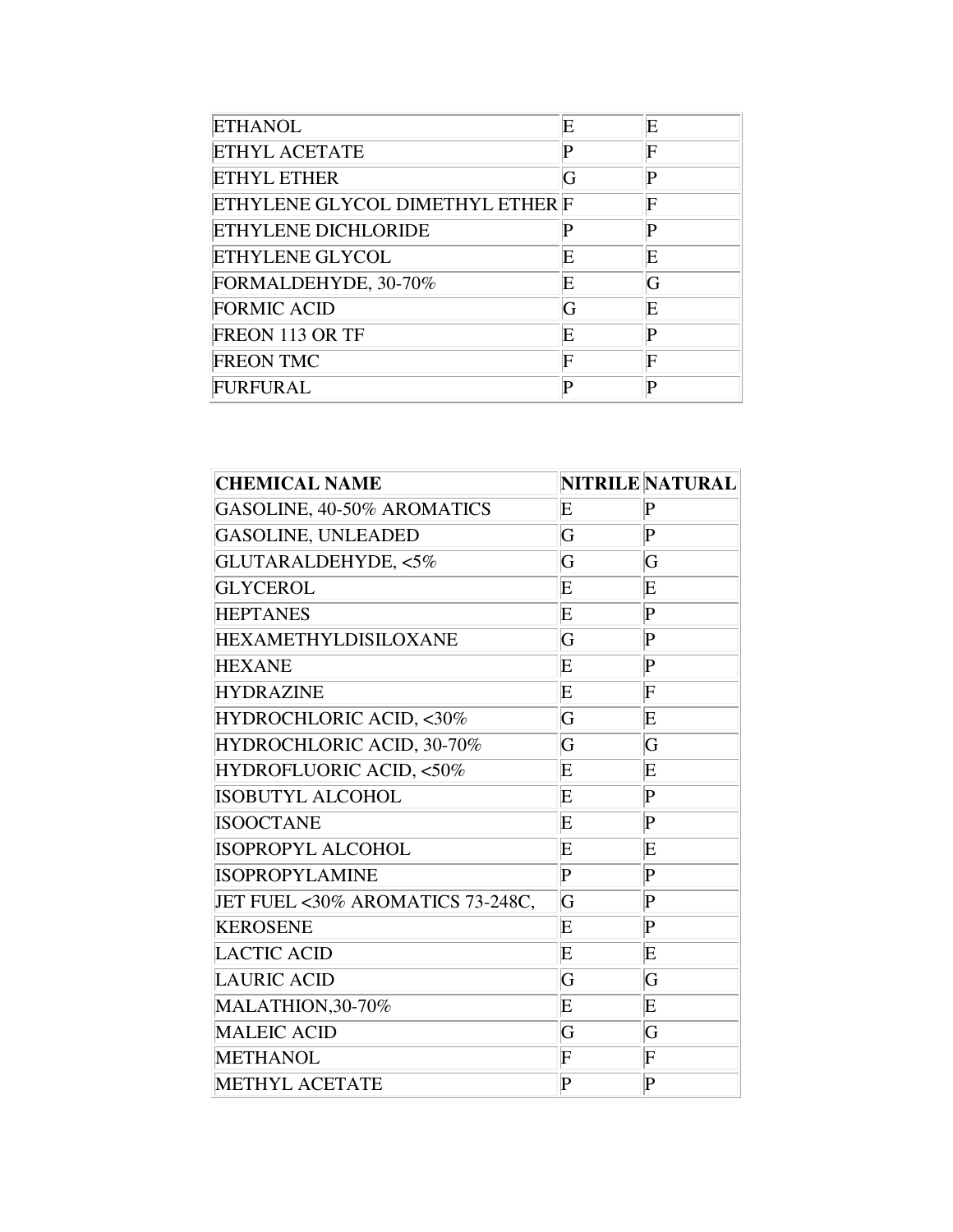| <b>METHYL ETHYL KETONE</b>        | P       | $\mathbf P$ |
|-----------------------------------|---------|-------------|
| METHYL ISOBUTYL KETONE            | P       | $\mathsf P$ |
| <b>METHYL METHACRYLATE</b>        | P       | $\bf P$     |
| <b>METHYLENE CHLORIDE</b>         | $\bf P$ | $\bf P$     |
| N-AMYL ACETATE                    | F       | $\bf P$     |
| N-BUTYL ACETATE                   | F       | $\mathbf P$ |
| N-BUTYL ALCOHOL                   | E       | E           |
| N-METHYL-2-PYRROLIDONE            | $\bf P$ | E           |
| N-NITROSODIETHYLAMINE             | $\bf P$ | no info     |
| N-PROPYL ALCOHOL                  | E       | $\mathbf E$ |
| NAPHTHA, 15-20% AROMATICS         | E       | $\mathsf P$ |
| NAPHTHA, <3% AROMATICS            | E       | $\bf P$     |
| NITRIC ACID, <30%                 | E       | E           |
| NITRIC ACID, 30-70%               | $\bf P$ | $\bf P$     |
| NITROBENZENE                      | F       | F           |
| <b>NITROETHANE</b>                | $\bf P$ | E           |
| 1-NITROPROPANE                    | $\bf P$ | G           |
| 2-NITROPROPANE                    | $\bf P$ | $\bf P$     |
| <b>OCTANE</b>                     | Ε       | $\bf P$     |
| <b>OCTYL ALCOHOL</b>              | E       | E           |
| <b>OLEIC ACID</b>                 | E       | G           |
| <b>OXALIC ACID</b>                | Ε       | E           |
| PALMITIC ACID                     | E       | $\mathbf F$ |
| PCB (POLYCHLORINATED BIPHENYLS) G |         | $\bf P$     |

| <b>CHEMICAL NAME</b>      |   | NITRILE NATURAL |
|---------------------------|---|-----------------|
| PENTACHLOROPHENOL         | G |                 |
| <b>PENTANE</b>            | E | D               |
| PERCHLORIC ACID, 30-70%   | E | F               |
| PERCHLOROETHYLENE         | G |                 |
| PEROXYACETIC ACID         | P | D               |
| PETROLEUM ETHERS, 80-110C | G | D               |
| PHENOL,>70%               | G |                 |
| PHOSPHORIC ACID, >70%     | E |                 |
| PICRIC ACID               | E |                 |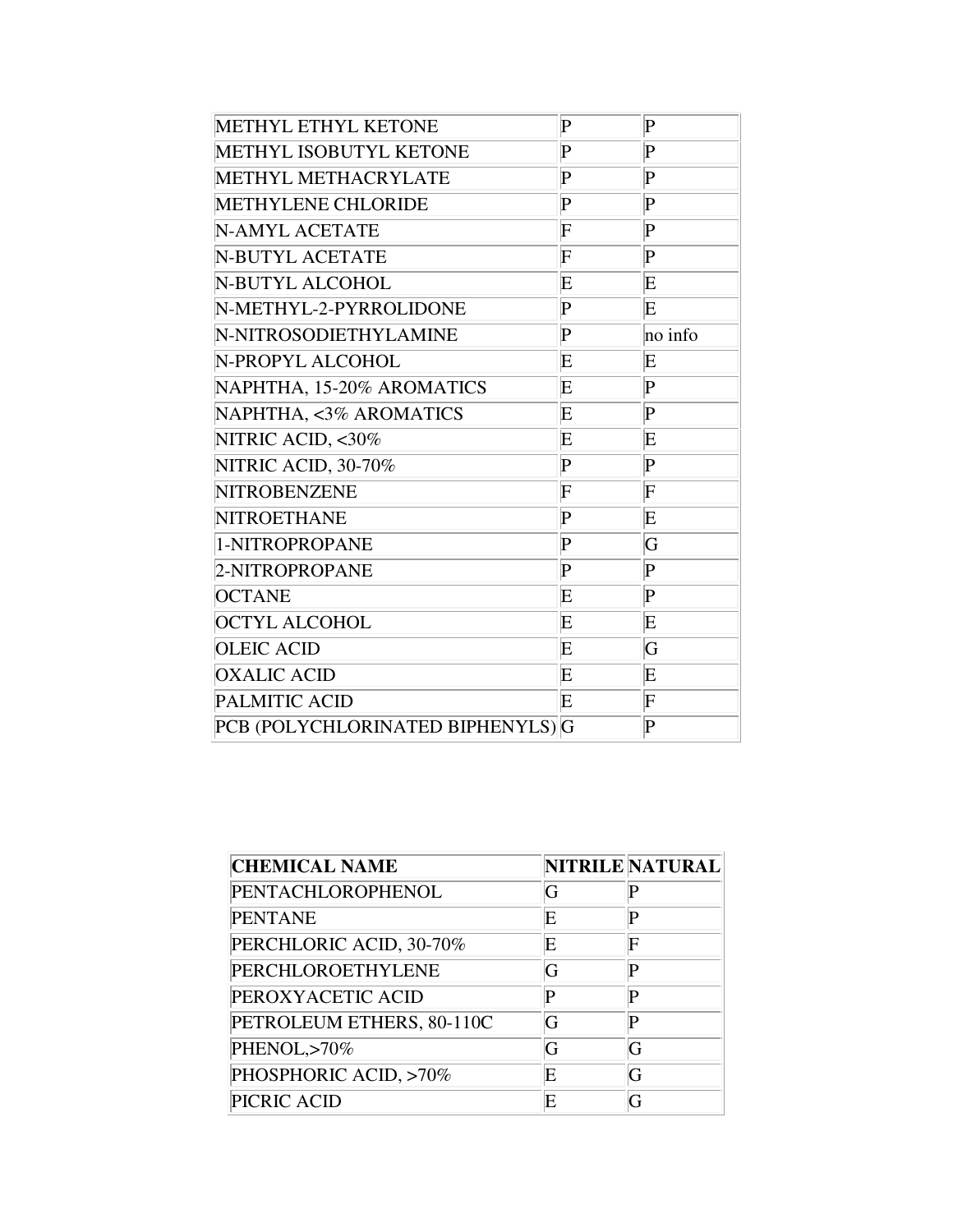| POTASSIUM HYDROXIDE            | E                         | G           |
|--------------------------------|---------------------------|-------------|
| POTASSIUM IODIDE               | E                         | $\mathbf E$ |
| PROPYL ACETATE                 | $\rm{F}$                  | $\bf P$     |
| <b>PYRIDINE</b>                | $\bf P$                   | $\bf P$     |
| <b>SILICON ETCH</b>            | P                         | $\bf P$     |
| <b>SILVER NITRATE</b>          | G                         | E           |
| <b>SODIUM CARBONATE</b>        | E                         | E           |
| <b>SODIUM CHLORIDE</b>         | Ε                         | $\mathbf E$ |
| <b>SODIUM FLUORIDE</b>         | E                         | E           |
| SODIUM HYDROXIDE, 30-70%       | Ε                         | $\mathbf E$ |
| <b>SODIUM HYPOCHLORITE</b>     | E                         | E           |
| <b>SODIUM THIOSULFATE</b>      | Ε                         | $\mathbf E$ |
| <b>STYRENE</b>                 | $\bf P$                   | $\bf P$     |
| SULFURIC ACID, 30-70%          | F                         | $\mathbf E$ |
| <b>SULFURIC ACID, &lt;30%</b>  | no info                   | $\mathbf E$ |
| <b>SULFURIC ACID, &gt;70%</b>  | $\bf P$                   | $\bf P$     |
| <b>TANNIC ACID</b>             | G                         | G           |
| 1,2,4,5-TETRACHLOROBENZENE     | Ε                         | no info     |
| 1,1,1,2-TETRACHLOROETHANE      | $\bf{F}$                  | $\bf P$     |
| TETRAHYDROFURAN                | $\rm{F}$                  | $\bf P$     |
| <b>TOLUENE</b>                 | $\bf{F}$                  | $\bf P$     |
| TOLUENE-2,4-DIISOCYANATE (TDI) | $\vert \mathrm{P}$        | $\bf P$     |
| 1,2,4-TRICHLOROBENZENE         | F                         | $\bf P$     |
| 1,1,1-TRICHLOROETHANE          | $\bf P$                   | $\bf P$     |
| 1,1,2-TRICHLOROETHANE          | $\bf P$                   | $\bf P$     |
| TRICHLOROETHYLENE              | $\bf P$                   | $\bf P$     |
| TRICRESYL PHOSPHATE            | G                         | G           |
| TRIETHANOLAMINE                | E                         | $\mathbf E$ |
| TURPENTINE                     | Ε                         | $\bf P$     |
| <b>XYLENES</b>                 | $\boldsymbol{\mathrm{F}}$ | $\bf P$     |